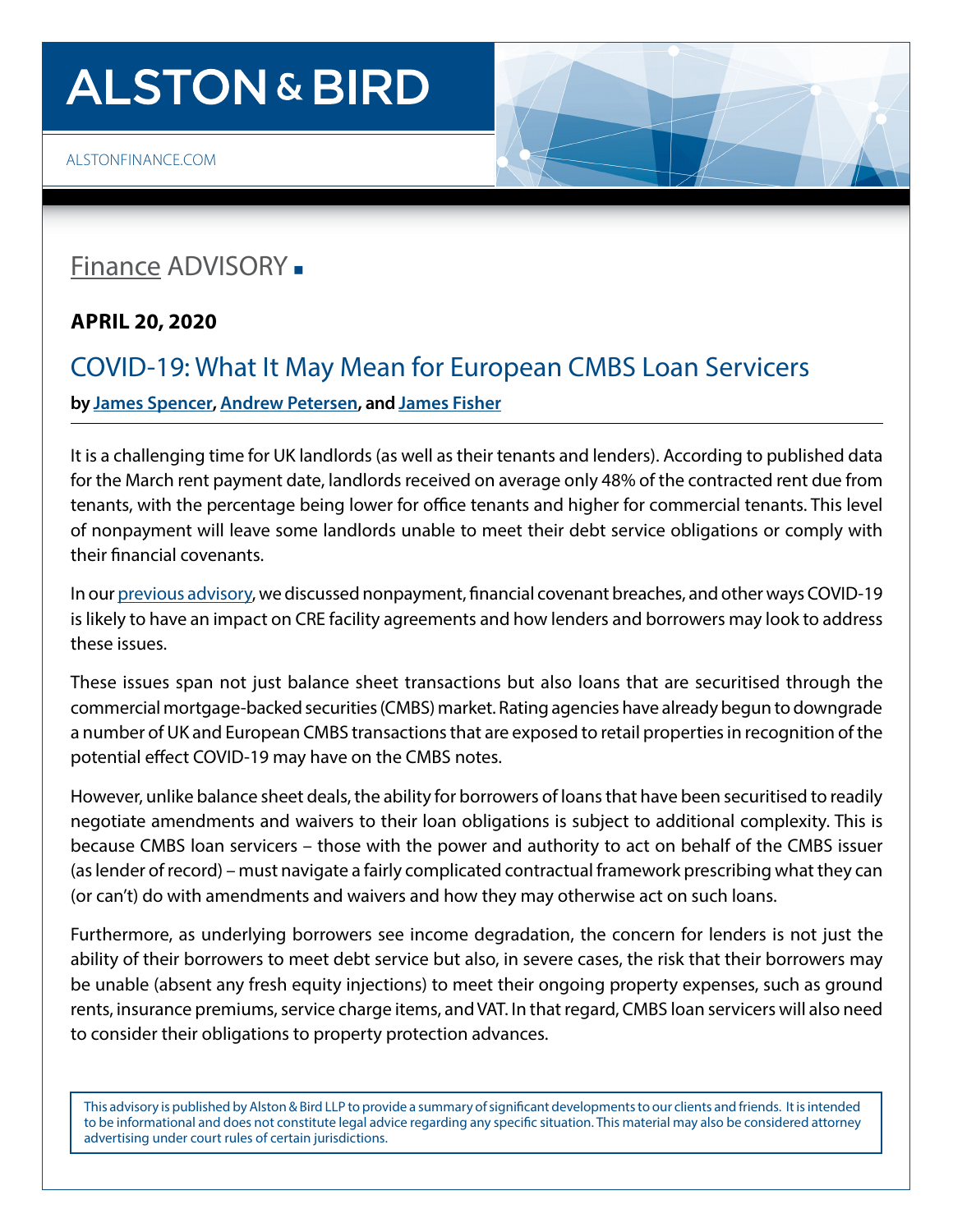#### **Time for the Proactive Servicer**

More than ever, prudent and effective servicers will be those that are proactively appraising each of their serviced loans and underlying borrowers to determine which are going to or most likely to default and, like any other prudent lender, engage in meaningful dialogue with those borrowers at the earliest opportunity, particularly those most severely affected by COVID-19. At the same time, servicers should be communicating with any operating advisors at the earliest opportunity about any proposed amendments or waivers on their loans and, where necessary, also carefully consider their communications with noteholders.

The contractual hurdles and practical challenges inherent in CMBS transactions make it even more important that servicers (acting on behalf of the issuer as lender) try and get ahead of the issues that are likely to arise when considering and, if appropriate, seeking amendments and waivers to the underlying loan terms.

#### **Servicer Consents**

CMBS servicers are granted the full power and authority to exercise all the rights and powers of the issuer (as lender) on the underlying loan agreement. This power and authority extends to providing instructions, consents, and approvals to the loan facility agent and security agent in any matter arising under the loan documentation, including dealing with any defaults and any amendment or waiver consent requests. However, that express power and authority is subject to the typically extensive set of limitations and restrictions set out in the servicing agreement.

These will be more restrictive, and the borrower may see greater time delays in being informed if any requested amendment or waiver has been approved than may be experienced on non-securitised CRE loans (noting of course that borrowers on non-securitised loans may also face delays when they have a large and diverse syndicate of lenders, making it difficult to obtain majority lender or all lender consent and/or various tranches of debt where different classes of lender require each other's consent to proceed).

Servicers are required to consult with any operating advisor appointed by the controlled class of notes in the CMBS (the controlling class being the most junior class of notes that, in very simple terms, are expected based on the most recent valuation to recover more than 25% of the principal balance outstanding on that class) on certain key amendments and waivers such as the following (may vary from transaction to transaction):

- Dates of payments.
- Amendments to the principal or interest rate.
- **Extending or shortening the loan term.**
- **Deferring interest for any period of time.**
- Forgiveness of any component of the indebtedness.
- Release of any material obligations (including waiving any events of default).
- Release of security.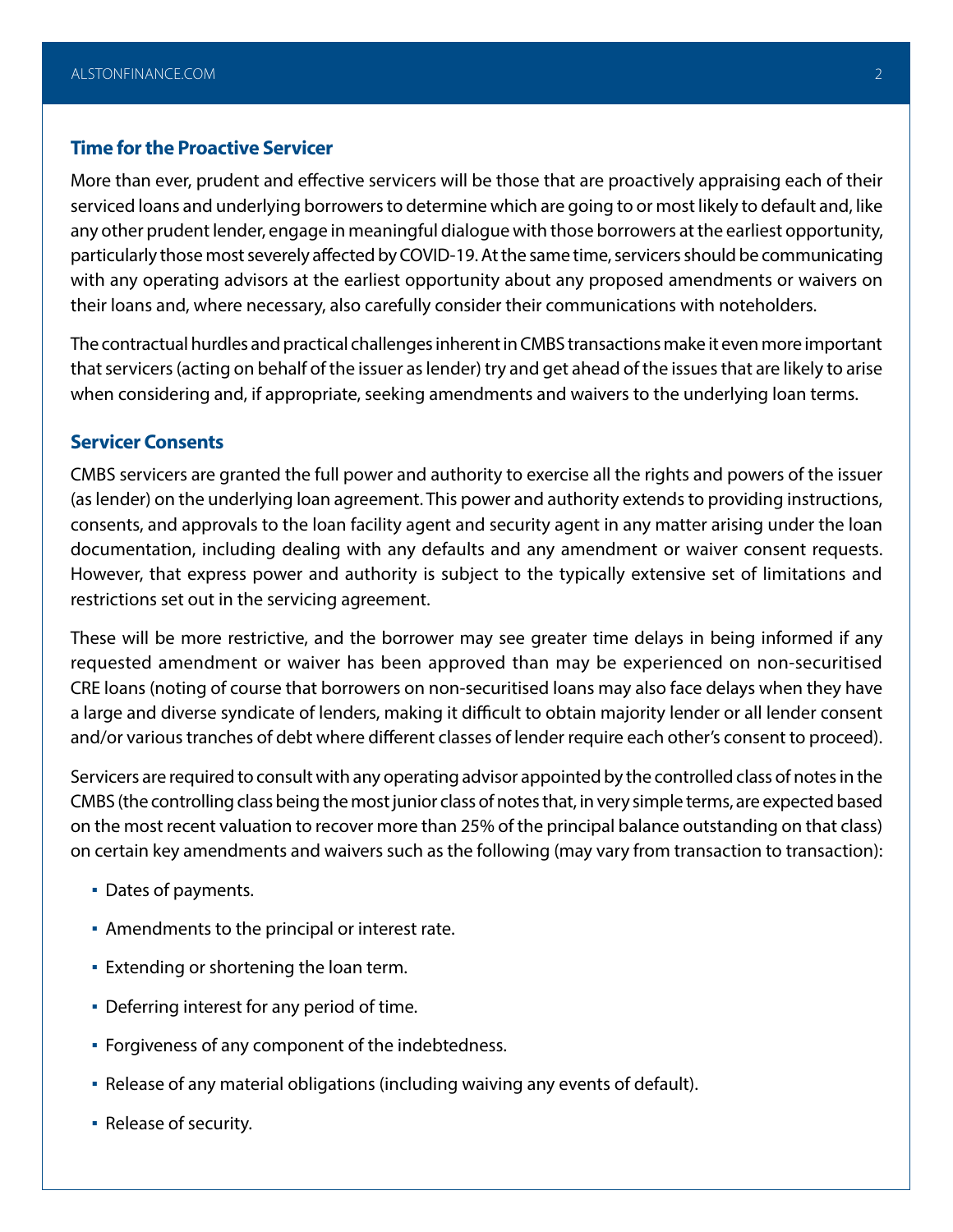- Changes to the calculation of any payments.
- Modifying key provisions such as cash reserves, rent collection, cash management, hedging financial covenants, and insurance requirements.
- Commence formal enforcement proceedings or entering into any agreement with any insolvency practitioner; consent to any sale of the loan.

This process usually requires the servicer to provide the operating advisor with at least five business days' notice of its intention to agree to any such amendment or waiver. If the operating advisor doesn't provide any confirmation (whether positive or negative) within that period, then the operating advisor will be deemed to have consented. If, however, the operating advisor responds that it disagrees and proposes an alternative course of action, then the servicer is required to submit a revised proposal within a five-businessday period, subject to that proposal not violating the servicing standard. This process will continue until either the operating advisor approvals a proposal, fails to respond within five business days of the latest proposal, or 30 days in aggregate have elapsed. If no agreement is reached, then the servicer is entitled to decide the course of action in accordance with the servicing standard.

The servicing agreement is also likely to include a number of additional restrictions that apply irrespective of whether the operating advisor has provided consent and irrespective of whether the consultation period has expired, and thus for these actions the servicer's powers may well be curtailed unless it seeks noteholder consent, in particular:

- A primary servicer may find it's prohibited from releasing a borrower from any of its material obligations or from any security (outside of release contemplated by the loan document) (this restriction may not apply if the loan is in special servicing).
- Loan extensions (whether formal or through the grant of standstills) won't be permitted if they extend the loan term by more than one year or within two or three years of the note maturity date.

Therefore, at a time when borrowers require lender flexibility and relative speed in agreeing to amendments and waivers particular to payments obligations, financial covenants, and events of default, they may find that, despite the best intentions of the relevant loan servicer, matters are likely to take longer or, irrespective of there being no operating advisor or if the operating advisor is not engaged, certain key matters might not be capable of being resolved by the servicer at all.

Furthermore, borrowers may find servicers have more flexibility to agree to amendments and waivers if their loan is in special servicing. Despite some arguments that transferring to special servicing is often about the servicer obtaining special servicing fees, in practice, special servicing is often the most appropriate place for defaulted loans since servicers are required to provide more intensive care to such loans. Loans will typically transfer to special servicing upon default at maturity, if the borrower goes insolvent, or if any other event of default occurs or is imminent and in any case in the servicer's opinion such default is not likely to be cured within a finite period and is likely to have a material adverse effect on the CMBS issuer. It will remain to be seen therefore the extent to which, outside the hardwired transfer events, servicers are willing to make the determination under the last limb.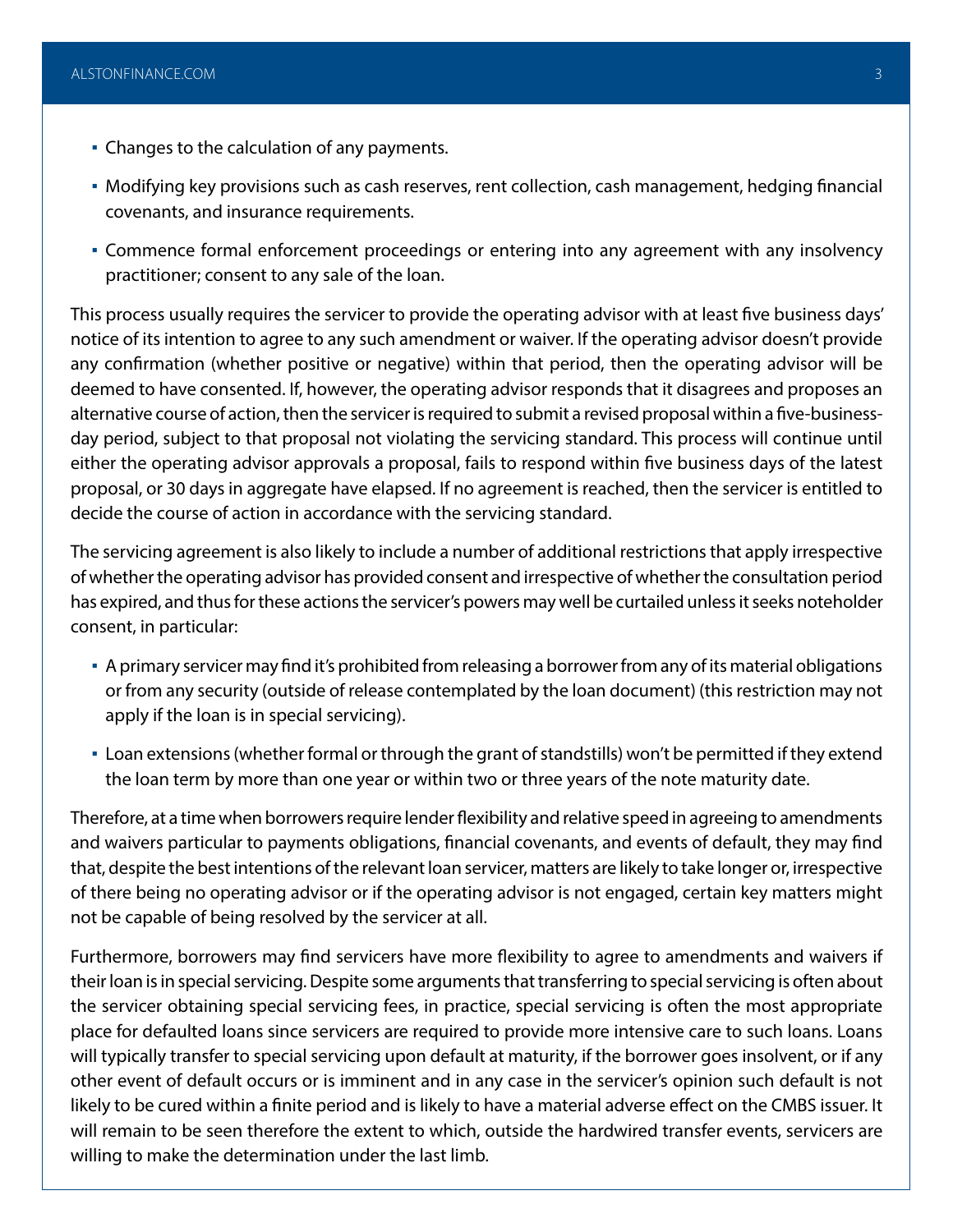It's important for servicers to note that notwithstanding any noteholder consent or operating advisor consent/consultation process it is engaged in, servicers will most likely be required to ensure they respond to the underlying facility agent within any period stipulated in the underlying facility agreement to avoid any deemed consent being given or the issuer's participation in the securitised loan not counting towards any determination if majority lender or, as applicable, all lender consent has been obtained. If necessary, and if the servicer hasn't received the appropriate direction or instruction from the noteholders or operating advisor to instruct the facility agent within any required periods, then the servicer is likely to be required to vote in the negative and thus reject the borrower's request. This naturally could place borrowers in a more difficult position than they might otherwise face owing to these types of negative fallback provisions.

#### **Noteholder Consent Issues**

More recent CMBS transactions permit servicers to request the CMBS issuer to convene noteholder meetings of any class and to propose noteholder resolutions of any matter relating to the securitised loans. Validly passed resolutions are binding on all noteholders, offering certainty to investors, the issuer, and servicers. But procuring noteholder resolutions isn't a straightforward process. Firstly, it's more difficult for communications about securitised loans to be made to noteholders and for discussions to be conducted, not least because market abuse rules require material nonpublic information that might impact the price of the notes to be disseminated to all noteholders at the same time, which in practice is only possible via written notices issued via the clearing systems and published on the relevant exchange in the case of listed notes. Secondly, the process of obtaining noteholder consent is inherently time-consuming and can be unwieldy when multiple tranches of notes are involved. Convening noteholder meetings typically requires 21 clear days' notice, and the practical challenges of convening meetings in the current climate are obvious. Any meeting would still require the requisite quorum to be a valid meeting (usually 50% of the aggregate principal amount outstanding for a class for an ordinary resolution meeting and 75% for an extraordinary resolution meeting), and then the requisite percentage at the meeting must the pass the resolution (usually 50% of the votes cast for an ordinary resolution, 75% for an extraordinary resolution). Resolutions can often be passed in writing (through the clearing systems), but this generally requires 75% of the principal amount outstanding of a class to pass an extraordinary resolution and 50% to pass an ordinary resolution. In some cases, if the process is hardwired in detail into the transaction documents, noteholder resolutions might be possible through a negative consent process, which sees resolutions deemed as passed and binding on the noteholders (although the negative consent process can't be used for basic terms modifications or note maturity plans) if 25% or more have not informed the paying agent (through the clearing systems) that they object to any extraordinary resolution within 30 days of receipt of notice (50% or more in the case of an ordinary resolution).

#### **Property Protection and Liquidity Facility Advances**

Servicers are typically under an obligation to monitor the underlying borrower's compliance with its insurance obligations under the loan agreement, particularly the obligation to maintain all-risk coverage for the property and loss of rent/business interruption coverage. If the borrower fails to maintain this coverage, then the servicer will be under a reasonable endeavours obligation to put such coverage in place (but without any obligation on the servicer to expend its own funds). Aside from insurance premiums, there may well be other amounts that need to be paid to third parties to protect or preserve the property, its value, or the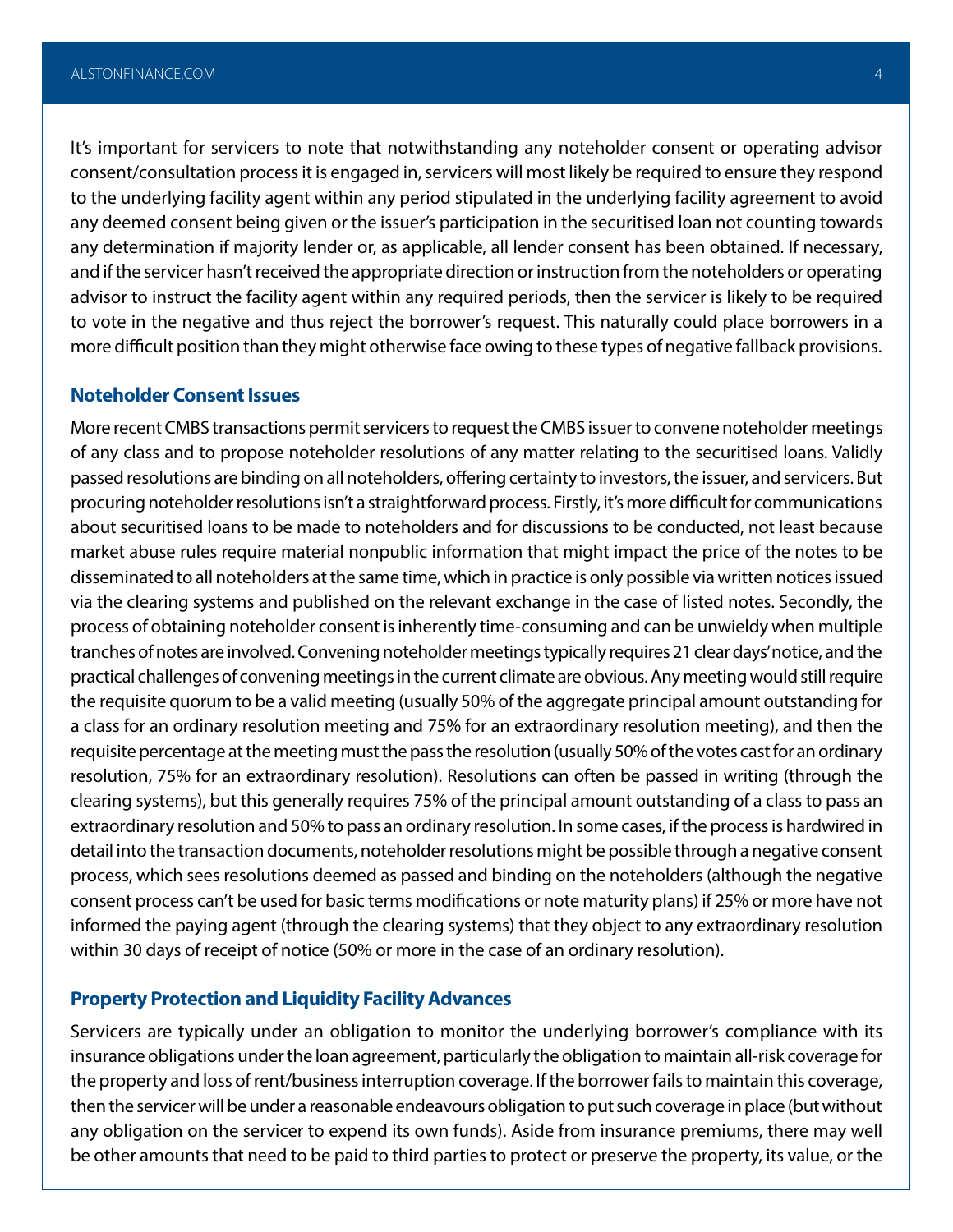finance parties' interests, such as the payment of ground rent or service charges. Whilst loan agreements typically allow lenders to make property protection loans to the borrower for these purposes, it becomes more complicated on securitised loans because the servicer is usually required to determine, in accordance with the servicing standard, if it's in the CMBS issuer's interest to see these amounts paid rather than remain unpaid. If it determines such payment ought to be made, then the servicer will be required to request via the CMBS cash manager that a property protection drawing is made by the liquidity facility provider to the CMBS issuer to fund such payment (via the making of a property protection loan to the underlying borrower). Current market conditions will likely test the responsiveness of liquidity facility providers, and consequently there may be timing issues in obtaining a drawing under the liquidity facility. However, those delays in practice may be no different to delays balance sheet lenders may themselves face when going through the internal credit committee processes or for those lenders that aren't sitting on capital, making capital calls to fund such payments.

Alston & Bird has formed a multidisciplinary [task force](https://www.alston.com/en/resources/coronavirus/overview) to advise clients on the business and legal implications of the coronavirus (COVID-19). You can [view all our work](https://www.alston.com/en/insights/?keyword=Coronavirus&reload=false&scroll=499.7685546875) on the coronavirus across industries and [subscribe](https://www.alston.com/en/resources/subscriptions-form) to our future webinars and advisories.